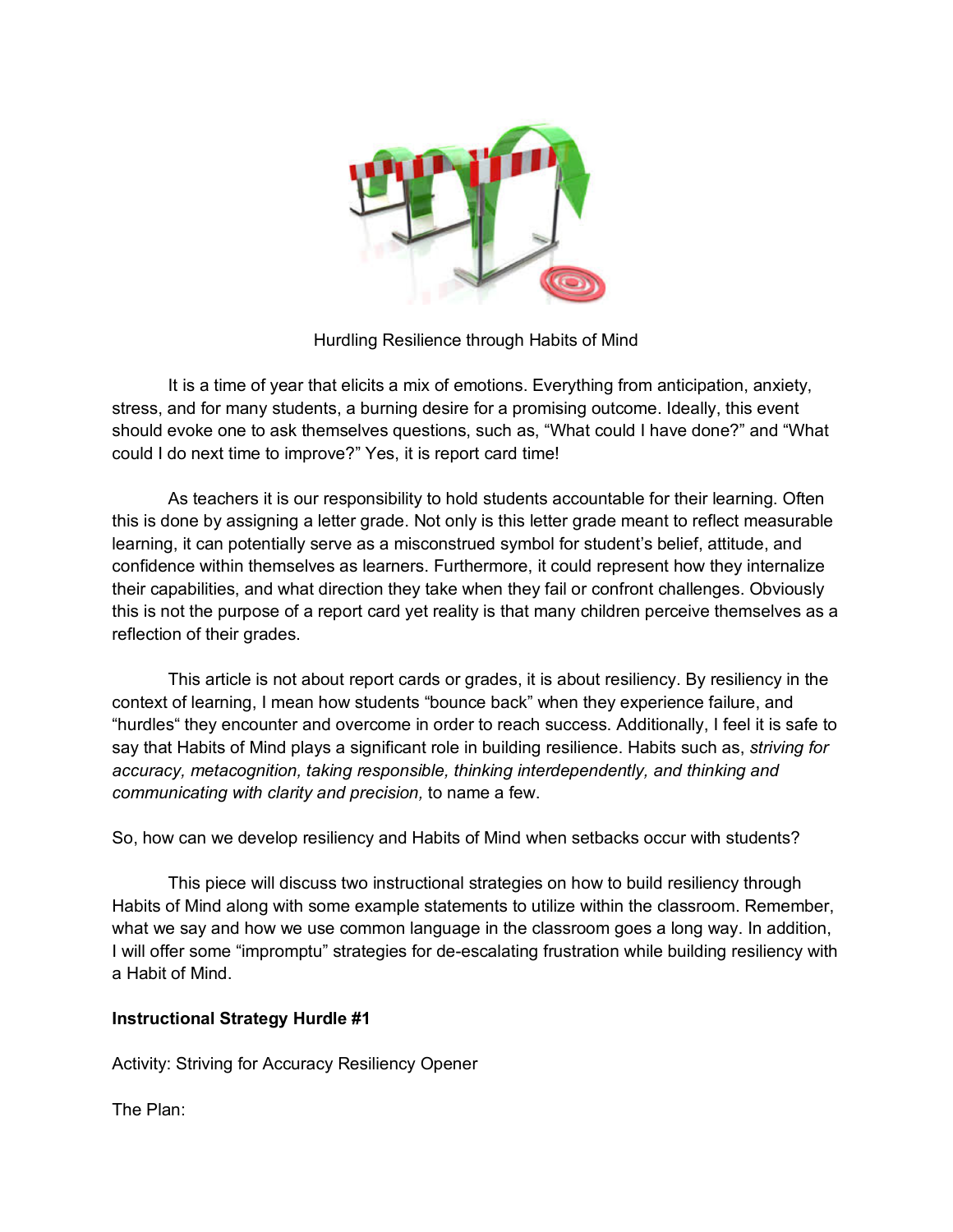Every class should begin with an opening activity that grabs attention, focus, and interest. It can be anything connected to prior knowledge, learning outcome for the day, or a simple and exciting activity to stimulate thinking. Although, the big question with any opener should be, "How could the opening activity build resilience through *striving for accuracy*?" Here are a few examples:

- Brainteaser: A challenging brain teaser offers students opportunity to fail and then recover in a safe environment. Phrase the question in such a way as, *"Strive for accuracy in solving this brain teaser with a resilient mindset. If you fail, bounce back and recognize what you did wrong, and try again next class. Keep focused and do your best."*
- Story Time!: This activity is best for the start of a new week. It should focus on telling a story about someone who presented resilience. It can be an individual from history, currently in news, sports star, character from a novel, family member, or even yourself. Phrase the question in such a way as, *"Tell a brief story about someone who exemplified and modeled resilience in their life? How did they strive for accuracy in order to be resilient?"*
- Reflect and Apply: This activity allows students to reflect on the prior class and apply that information into some new insight. Phrase the question in such a way as, *"Strive for accuracy by checking your notes or talking with a partner about the top three points we focused on last class. In addition, if there any ideas you do not fully understand don't hesitate to be resilient - jump that hurdle to gain understanding?"*

# The Connection:

*Striving for accuracy* plays a significant role in building resilience. When an unsuccessful outcome occurs, it is critical that one re-evaluates the situation to find ways to improve while displaying precision in their steps going forward. A "friendly-safe" zone and "friendly common language" offers comfort in practicing resilience.

### **Instructional Strategy Hurdle #2**

Activity: The Metacognitive Resilience Scale

# The Plan:

Before any assignment, project, or activity that could pose uncertainty and/or confusion, take some time to gauge students' confidence. When students receive a test score, project, or preassessment, get a feel for their capacity to recover. By recognizing how students "feel" via an indicator is critical within in any learning situation. This is students' practicing *Metacognition* being aware of their thoughts, feelings, actions, and strategies. Start by placing a scale at the top of assignment sheets or having an enlarged scale visible in the classroom for students to indicate their level of resilience. Provided below is an example scale and a description of situations where this scale could be utilized within the classroom setting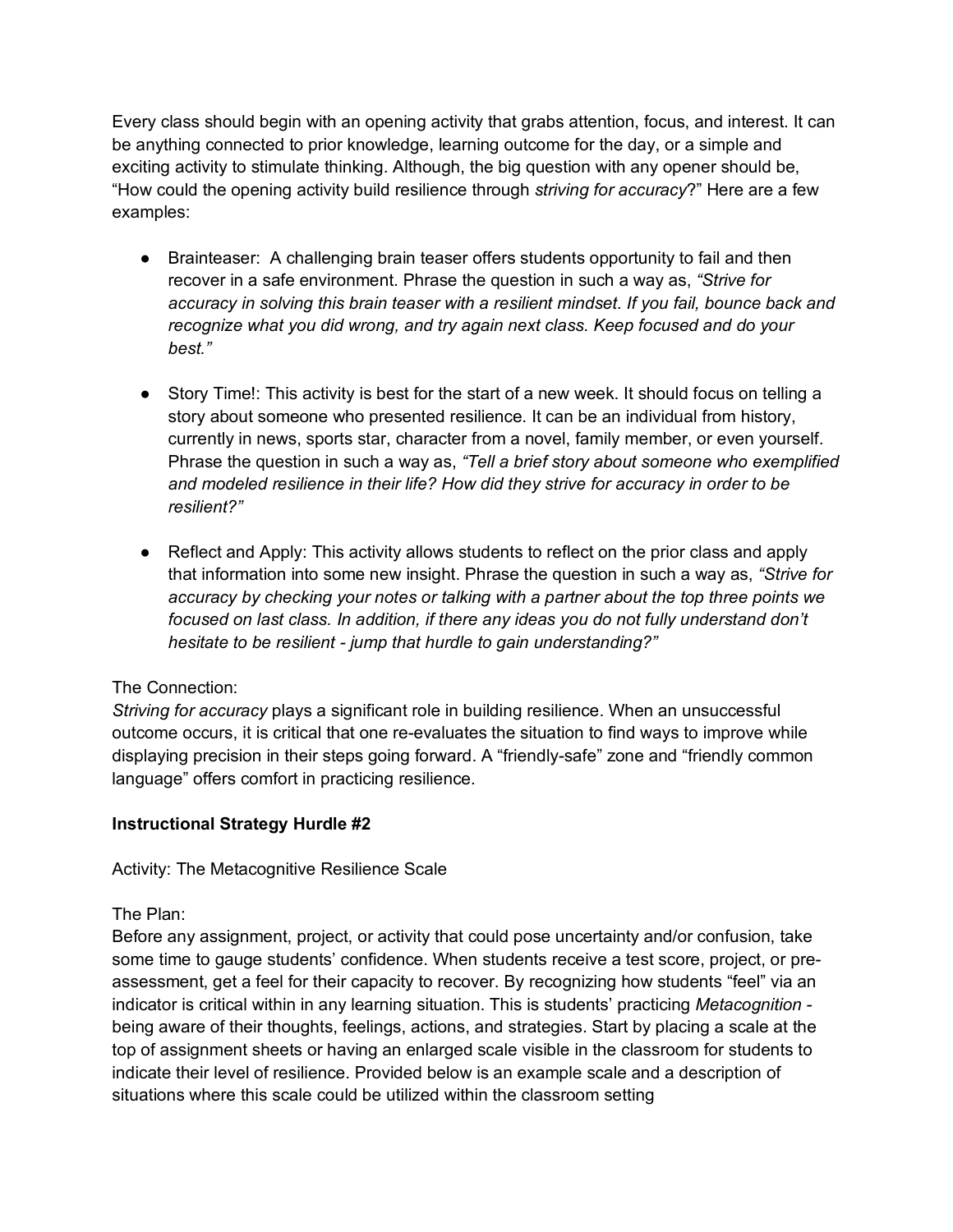| <b>No Resilience</b> |  |              |                         | <b>Some Resilience</b> |   |    |  |  | <b>High Resilience</b> |    |  |
|----------------------|--|--------------|-------------------------|------------------------|---|----|--|--|------------------------|----|--|
| 0                    |  | $\mathbf{2}$ | $\overline{\mathbf{3}}$ | 4                      | 5 | -6 |  |  | 9                      | 10 |  |

- Resilience Predictor: After reviewing an upcoming 10-day detailed project with multiple steps to a class, it is crucial to make sure to stop and ask for clarification. This offers opportunity for students to ask questions, identify particular sections of struggle, brainstorm ideas, and develop a game plan for how they will approach this monstrous project. To track students' resilience along with *Metacognition*, each day students will reflect on the following:
	- 1. Using the resilience scale, where do you rate yourself now? Why?
	- 2. How are you using *Metacognition* through this process?

A way to phrase this could sound like, *"Before we begin our projects, it is important to rate your feeling of resilience. Think about your rating number, why that number represents your resilience, and how practicing Metacognition could support your progress in building your resilience?"*

● Metacognitive Resilience Barometer: To gauge doubt, frustration, or uncertainty in connection to any assessment, it is imperative to gain student insight. By displaying a Resilience Scale (like the one above) in a visible area of the classroom, offers students a reference point for self-assessing. Here is a great example. Students receive their test grade back along with a blank note card. On the note card students rate their resilience with a number. Next to the number they write a metacognitive note on their feelings and how they can recover next time around. This note card gets turned into the teacher for insight.

A way to phrase this could sound like, *"After receiving back your test, refer to the Resiliency Scale in the front of the room and select where you feel you currently are at. Below your resiliency number, comment on a what you can do to recover and improve next time."*

# The Connection:

*Metacognition* and resiliency go hand-and-hand. When one *thinks about their thinking* according to overcoming a setback, the more resilient they become.

# **Hurdling "Impromptu" Resilience and Habit of Mind Recovery**

It is a common experience that occurs across all grade levels and classrooms - frustration. Teachers can often recognize the signs - a defeated sigh, sheepish gaze to floor, or a demeaning comment to self. Sometimes it can be more blunt with comments like, "I'll never be